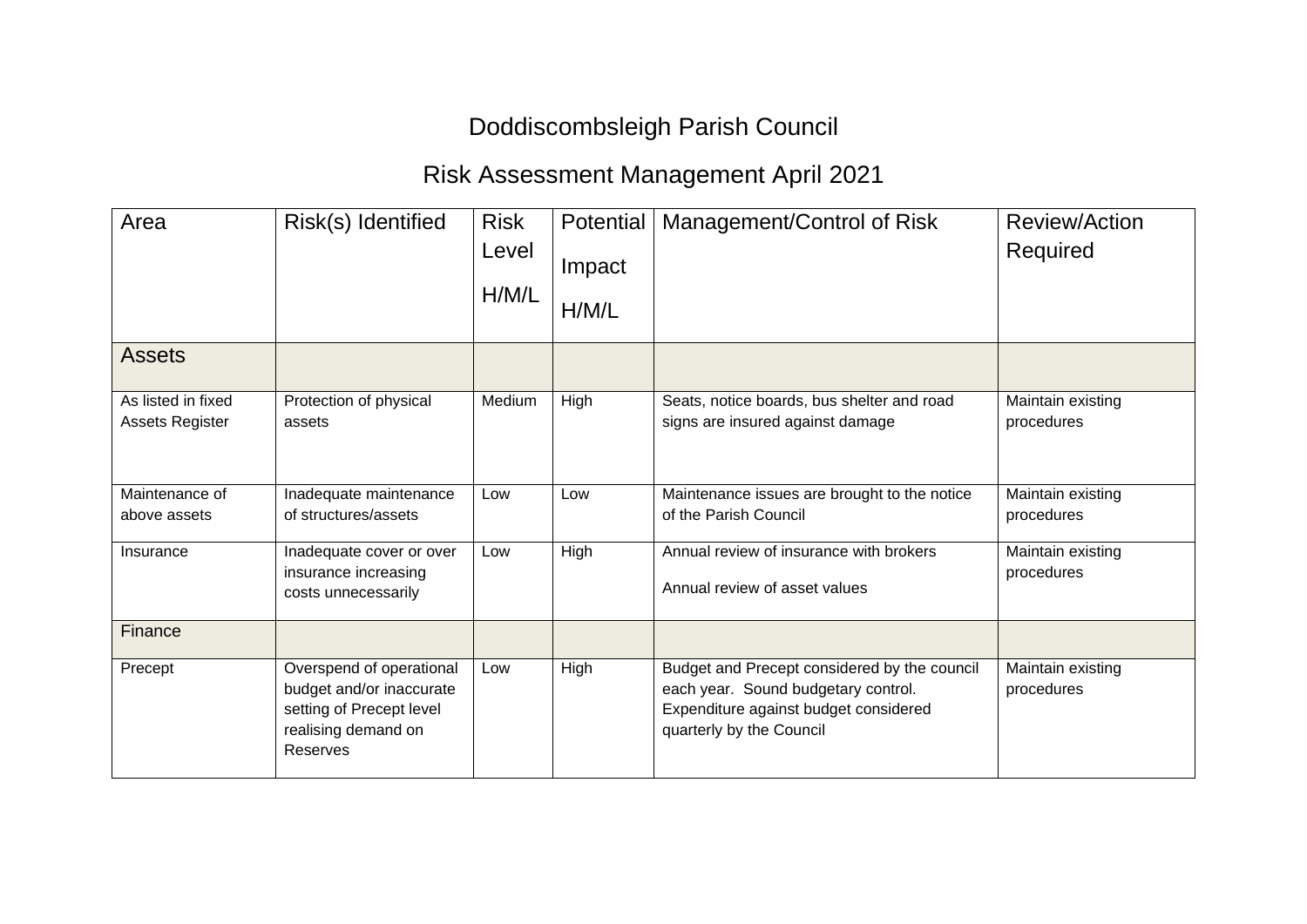| Bank and Banking                         | Bank errors and/or<br>inadequate checks<br>leading to financial<br>irregularities.                                     | Low | Medium | Quarterly bank reconciliation prepared by the<br><b>Clerk</b>                                                                                                                                                                                                                                                                                                                                  | Maintain existing<br>procedures |
|------------------------------------------|------------------------------------------------------------------------------------------------------------------------|-----|--------|------------------------------------------------------------------------------------------------------------------------------------------------------------------------------------------------------------------------------------------------------------------------------------------------------------------------------------------------------------------------------------------------|---------------------------------|
| <b>Online Banking</b>                    | Bank/human errors and/or<br>unauthorized transfers<br>leading to financial<br>irregularities and cash<br>flow problems | Low | High   | Appointed councillors have access to the<br>online banking system to view the bank<br>account any time. Clerk to send bank<br>statements to the Council before meetings.<br>Clerk and councillors need to keep passwords<br>and user ID secure and do not disclose them to<br>anybody else. Install antivirus programs on<br>computers which are used to access the<br>Council's bank account. | Maintain existing<br>procedures |
| <b>Financial controls</b><br>and records | Inadequate records<br>leading to financial<br>irregularities                                                           | Low | Medium | Internal & external audit (where appropriate)<br>presented to the Council                                                                                                                                                                                                                                                                                                                      | Maintain existing<br>procedures |
| Computer records                         | Loss of data through<br>system error of theft                                                                          | Low | High   | Back up on completion of all entries                                                                                                                                                                                                                                                                                                                                                           | Maintain existing<br>procedures |
| Cash                                     | Loss of income or<br>unforeseen major<br>expenditure leading to<br>cash flow problems                                  | Low | Low    | Ensure adequate reserves<br>Ensure adequate insurance cover<br>Ensure adequate financial controls                                                                                                                                                                                                                                                                                              | Maintain existing<br>procedures |
| <b>Budget</b>                            | Inadequate budget<br>preparation leading to<br>inability to fulfil obligations                                         | Low | High   | Budget considered, approved and monitored<br>by the Council                                                                                                                                                                                                                                                                                                                                    | Maintain existing<br>procedures |
| <b>Tenders</b>                           | Best value not achieved                                                                                                | Low | Medium | Financial regulations detail procedures to be<br>followed                                                                                                                                                                                                                                                                                                                                      | Maintain existing<br>procedures |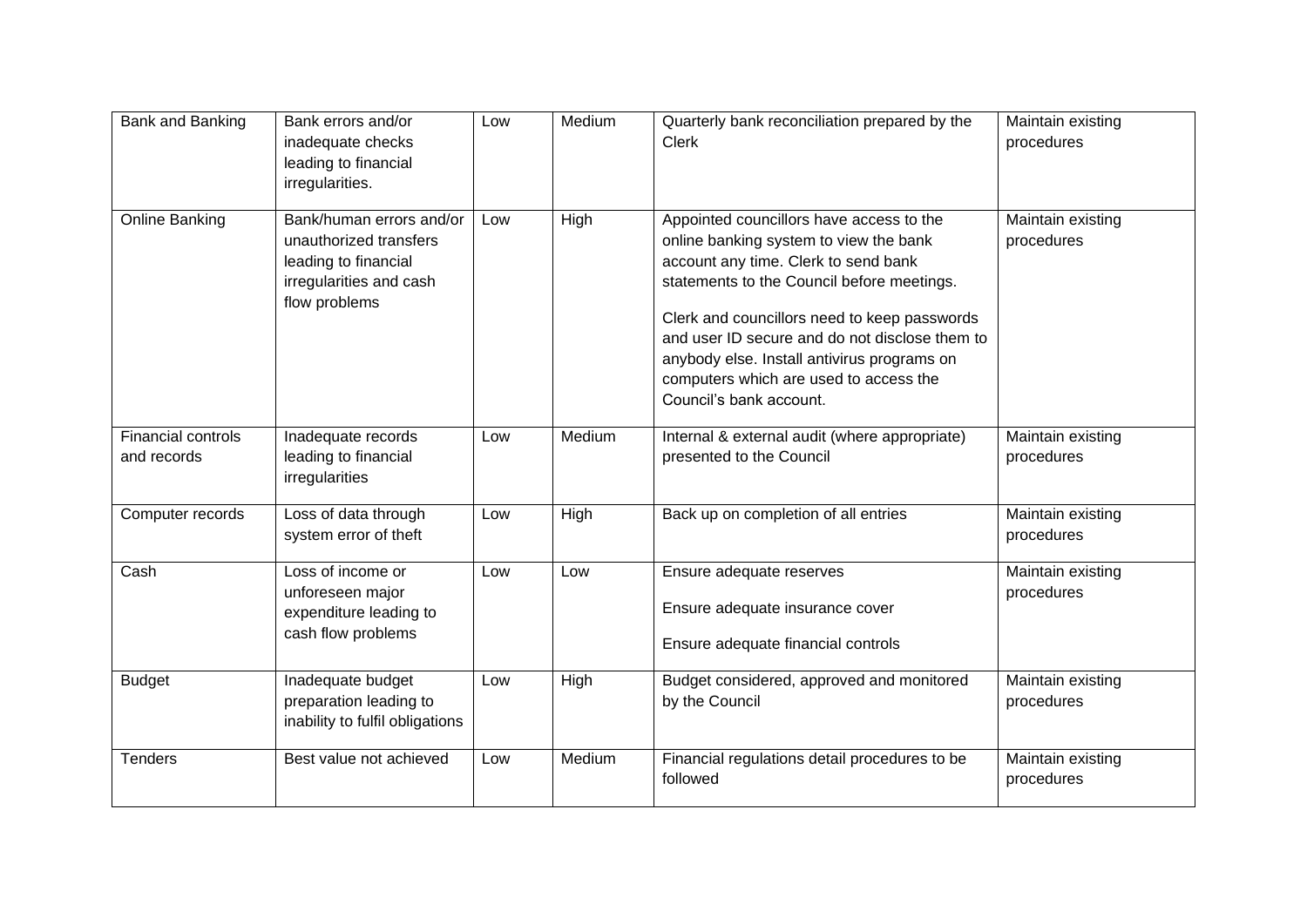| Payments                 | Goods not supplied but<br>invoiced.<br>Invoices incorrect.<br>Invoices not paid | Low | Medium | All invoices recorded and filed on receipt<br>Invoices checked for accuracy and for receipt<br>of goods and services. Two signatories on<br>cheques and initialling of cheque stubs.<br>List of cheques presented to full Council<br>meeting | Maintain existing<br>procedures |
|--------------------------|---------------------------------------------------------------------------------|-----|--------|----------------------------------------------------------------------------------------------------------------------------------------------------------------------------------------------------------------------------------------------|---------------------------------|
| Cheque Books             | Loss of cheque books<br>Fraudulent use                                          | Low | High   | No blank cheques signed                                                                                                                                                                                                                      | Maintain existing<br>procedures |
| Grants                   | Mismanagement of Grant<br>Aid powers                                            | Low | Low    | Formal applications only considered for grant<br>aid by the Council<br>Conditions in place<br>Budgets adhered to                                                                                                                             | Maintain existing<br>procedures |
| <b>Salaries</b>          | Incorrect payments to<br>staff (rates, NI, tax)                                 | Low | High   | Payroll is administered by an Agent on behalf<br>of the Council                                                                                                                                                                              | Maintain existing<br>procedures |
| Councillor<br>Allowances | Non-payment of tax                                                              | Low | High   | Councillors do not currently receive allowances                                                                                                                                                                                              | No action required              |
| Election costs           | Inability to meet costs                                                         | Low | Low    | Provision made in budget                                                                                                                                                                                                                     | Maintain existing<br>procedures |
| <b>VAT</b>               | Failure to reclaim                                                              | Low | High   | Financial regulations set out requirements.<br>VAT reclaims are undertaken.<br>Internal audit                                                                                                                                                | Maintain existing<br>procedures |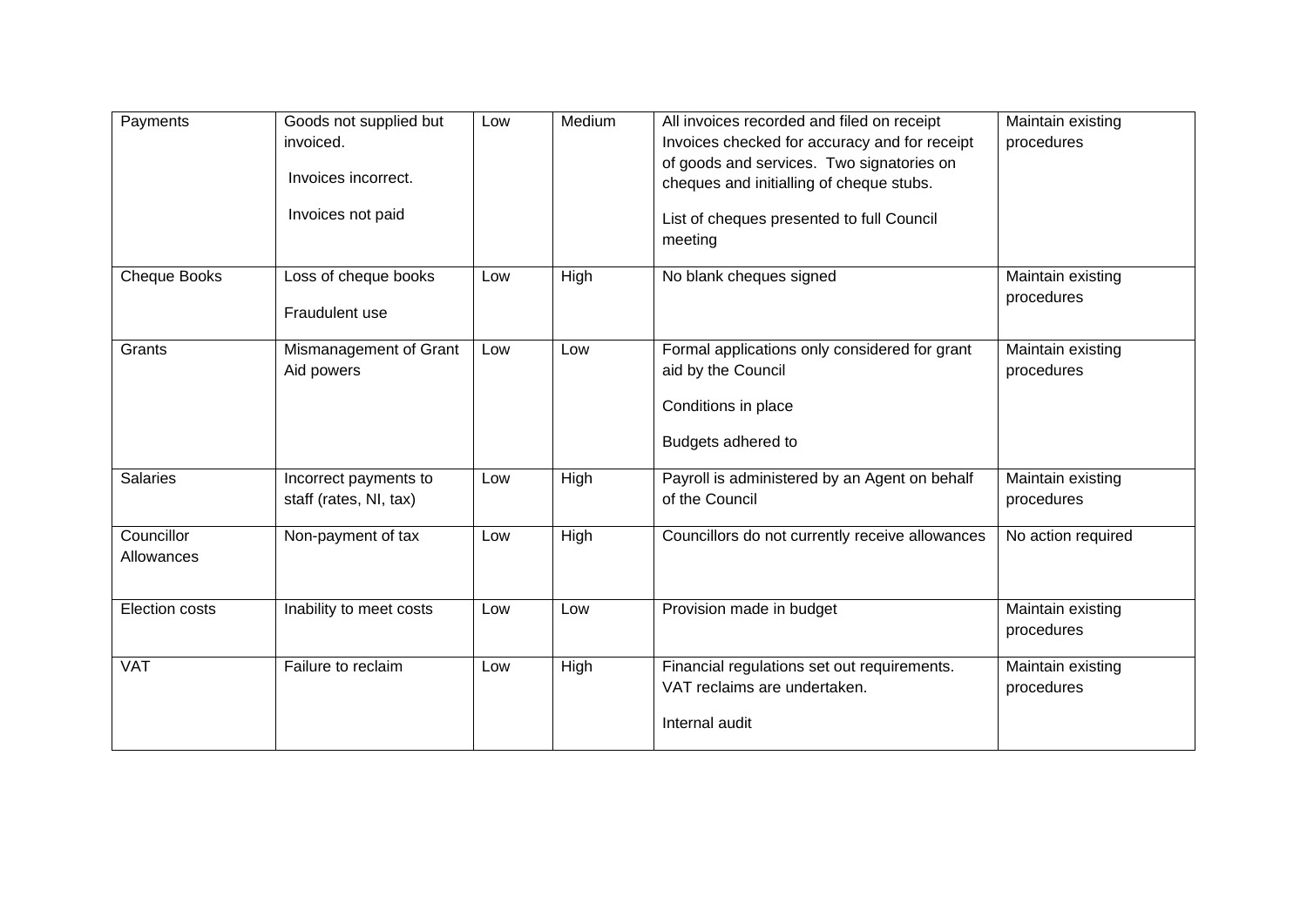| <b>Annual Return</b> |                           | Medium | Medium |                                               |                           |
|----------------------|---------------------------|--------|--------|-----------------------------------------------|---------------------------|
|                      | Inability to conduct year |        |        | Book internal audit early                     | Maintain existing         |
|                      | end close on time/not     |        |        |                                               | procedures                |
|                      | submitted on time         |        |        |                                               |                           |
|                      |                           |        |        |                                               |                           |
| Liability            |                           |        |        |                                               |                           |
|                      |                           |        |        |                                               |                           |
| <b>Third Parties</b> | Risks to third party,     | Medium | Medium | Public liability insurance in place           | Insurance cover to be     |
|                      | property or individuals   |        |        |                                               | reviewed annually. Risk   |
|                      |                           |        |        |                                               |                           |
|                      |                           |        |        |                                               | assessments of individual |
|                      |                           |        |        |                                               | events                    |
| Staff                | Compliance with           | Medium | Medium | Employer Liability insurance in place         | Insurance cover to be     |
|                      |                           |        |        |                                               |                           |
|                      | <b>Employment Law</b>     |        |        |                                               | reviewed annually         |
| Legal                | Conduct of council        | Low    | Medium | Clerk to verify legal position for any new    | Legal advice to be sought |
|                      | business outside legal    |        |        | proposal                                      | where required            |
|                      |                           |        |        |                                               |                           |
|                      | parameters                |        |        |                                               |                           |
| Administration       |                           |        |        |                                               |                           |
|                      |                           |        |        |                                               |                           |
|                      |                           |        |        |                                               |                           |
| Council propriety    | Incomplete register of    | Medium | Low    | Regular reminders to members                  | Maintain existing         |
|                      | interests                 |        |        |                                               | procedures                |
| Councillor propriety | Failure to declare        | Medium | Medium | Regular reminder to members                   | Maintain existing         |
|                      | interests                 |        |        |                                               | procedures                |
|                      |                           |        |        |                                               |                           |
| Councillor/staff     | Breach of confidentiality | Medium | Low    | Regular reminder to members/staff             | Maintain existing         |
| propriety            |                           |        |        |                                               | procedures                |
|                      |                           |        |        |                                               |                           |
| Reports and records  | Improper and untimely     | Medium | Medium | Council to meet bi-monthly to receive and     | Maintain existing         |
|                      | reporting of meetings via |        |        | approve minutes of meetings.                  | procedures                |
|                      | minutes.                  |        |        |                                               |                           |
|                      |                           |        |        | Minutes to be displayed on parish notice      |                           |
|                      |                           |        |        | boards and the parish website. Publication of |                           |